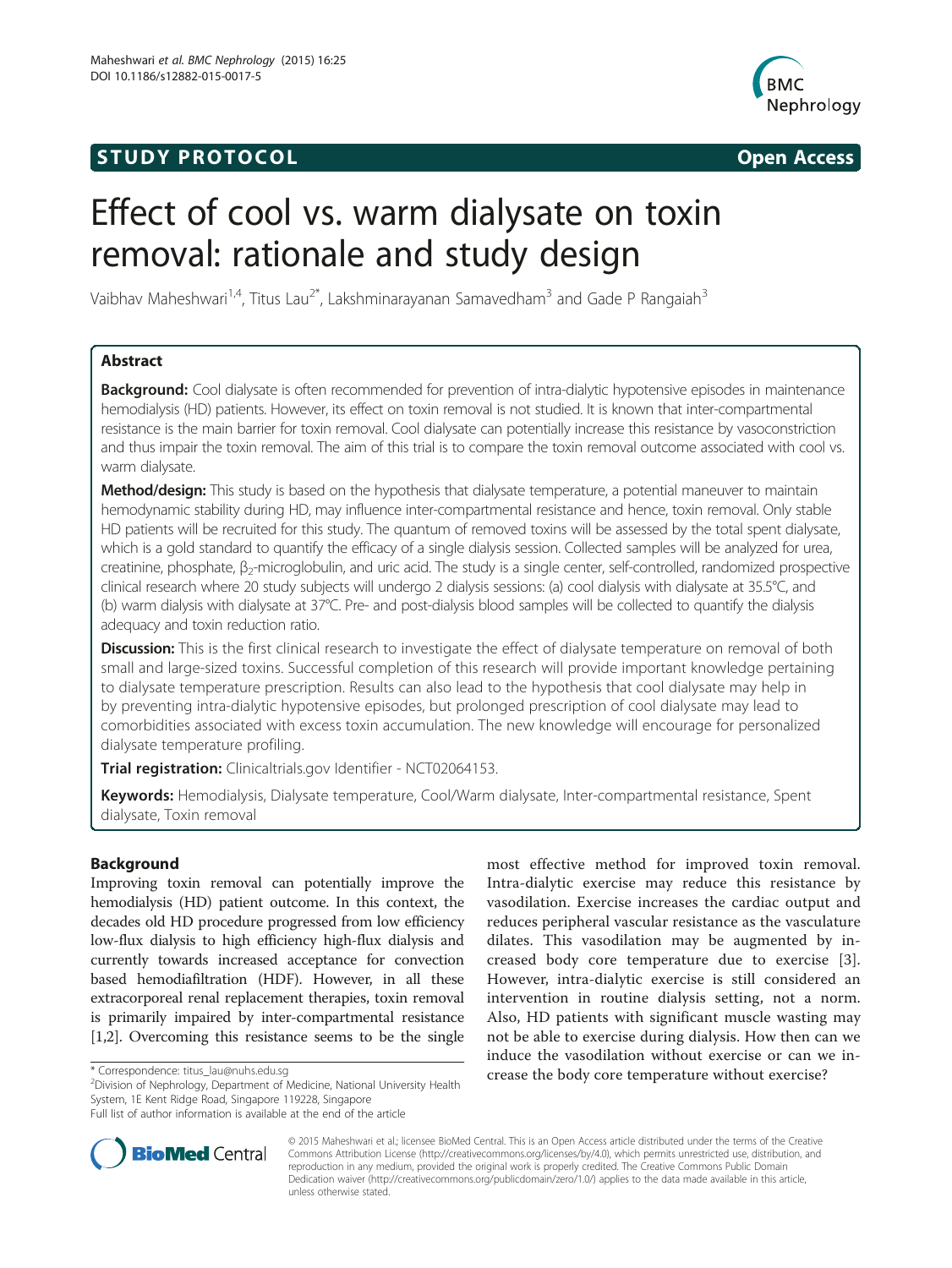Dialysate temperature is an easy maneuver which can change the blood temperature, a surrogate of body core temperature. Warm dialysate can increase the body core temperature, resulting in vasodilation and increased mobilization of sequestered toxins to intravascular compartment. The contrary physiological change i.e. vasoconstriction can similarly be induced by cool dialysate and this is often recommended for prevention of intradialytic hypotensive (IDH) episodes. IDH is defined as a fall in systolic blood pressure below 90 mmHg or a drop of more than 20 mmHg that results in clinical symptoms, and occurs in 20-30% of treatments [\[4-6](#page-4-0)]. Cool dialysate induced vasoconstriction may reduce the toxin mobilization from remote inaccessible body compartments to intravascular compartment, thus hindering the toxin removal, which is contrary to the fundamental objective of HD. Hence, although cool dialysate helps in prevention of intra-dialytic episodes in short-term, prolonged usage may lead to poor patient outcome by impaired toxin removal. If cool dialysate does hinder toxin removal, then for at least 70-80% non-hypotensive HD patients, the benefits of warm dialysate may be realized.

Few studies have investigated the effect of cool dialysate on urea removal, and found that urea based dialysis adequacy is largely unaffected by dialysate temperature [[7](#page-4-0),[8](#page-4-0)]. Nevertheless, it is suggested that urea based adequacy marker is not a true representative of toxins removal [[9,10](#page-4-0)], as urea is too small in size and experiences negligible inter-compartmental resistance. Urea kinetics can also be explained by perfusion term or by regional blood flow alone [\[11,12\]](#page-4-0), i.e. change in inter-compartmental resistance will have little effect on its mobilization. The same does not apply for large-sized toxins [\[13\]](#page-4-0). Even other small-sized toxins do not conform to the kinetic behavior shown by urea [[14,15](#page-4-0)]. Interestingly, a clinical trial pertaining to removal of both small and large sized toxins via dialysate temperature manipulation has never been performed until now. Hence, the aim of this clinical study is to compare the toxin removal outcome for cool vs. warm dialysate for both small and large-sized toxins.

#### Methods and design

#### Study design and settings

The study is a single center, self-controlled, randomized study involving patients undergoing conventional highflux dialysis. Patients are not informed about the dialysate temperature a priori; however, some subjects may report the warm or cool sensation based on their experience. The study will be conducted at satellite dialysis center of the National University Hospital (NUH), Singapore.

#### Ethics approval and quality assurance

The domain specific review board affiliated with the National Healthcare Group (NHG), Singapore has approved

the trial. The study will undergo routine quality assurance review conducted by the ethics board. The ethics board will also receive timely progress status report from the principal investigator and will be promptly informed of any adverse events owing to the study intervention. The grantor will also receive timely report of study progress.

#### Patient recruitment

The warm dialysate may result in IDH episodes; hence, only stable HD subjects with no prior history of IDH will be recruited for the proposed study. The dialysis nurses will provide the list of all stable patients in the past one month. The principal investigator will review the database of these stable patients. The patients with history of angina, heart-attack, or chronic obstructive pulmonary diseases (COPD) will not be recruited for the trial. Though stable on HD, these patients may be unstable during warm dialysis session. The residual renal function of study subjects should be negligible (defined by urine output of less than 200 mL/day). Only those subjects, who follow 3 times per week dialysis schedule, will be recruited. Subjects satisfying our mentioned criteria will be contacted. The study administrator will explain about the intervention and the potential benefits as well as harms. Agreed subjects will sign the patient information sheet and consent form. A copy of the consent form will be provided to the subject. Total 20 subjects will be recruited for the study.

#### Inclusion criteria

- 1. Adult patients male or female (Age > 21 years, Age < 70 years)
- 2. Minimum dialysis vintage of 3 months
- 3. Stable on hemodialysis
- 4. Blood access capable of delivering the blood flow rate greater than 250 mL/min

#### Exclusion criteria

- 1. History of recurring or persistent hypotension in the past 1 month
- 2. Pregnant woman
- 3. Severely hypertensive patients (SBP > 180 mmHg and/or  $DBP > 115$  mmHg)
- 4. Severely hypotensive patients (SBP < 100 mm Hg and/or DBP < 60 mmHg)
- 5. Paradoxically hypertensive patients whose BP increases by more than 20% of baseline during dialysis (in the past 1 month)
- 6. History of recent myocardial infarction or unstable angina (within the past 6 months)
- 7. Significant valvular disease, i.e. severe aortic stenosis and moderate-severe mitral regurgitation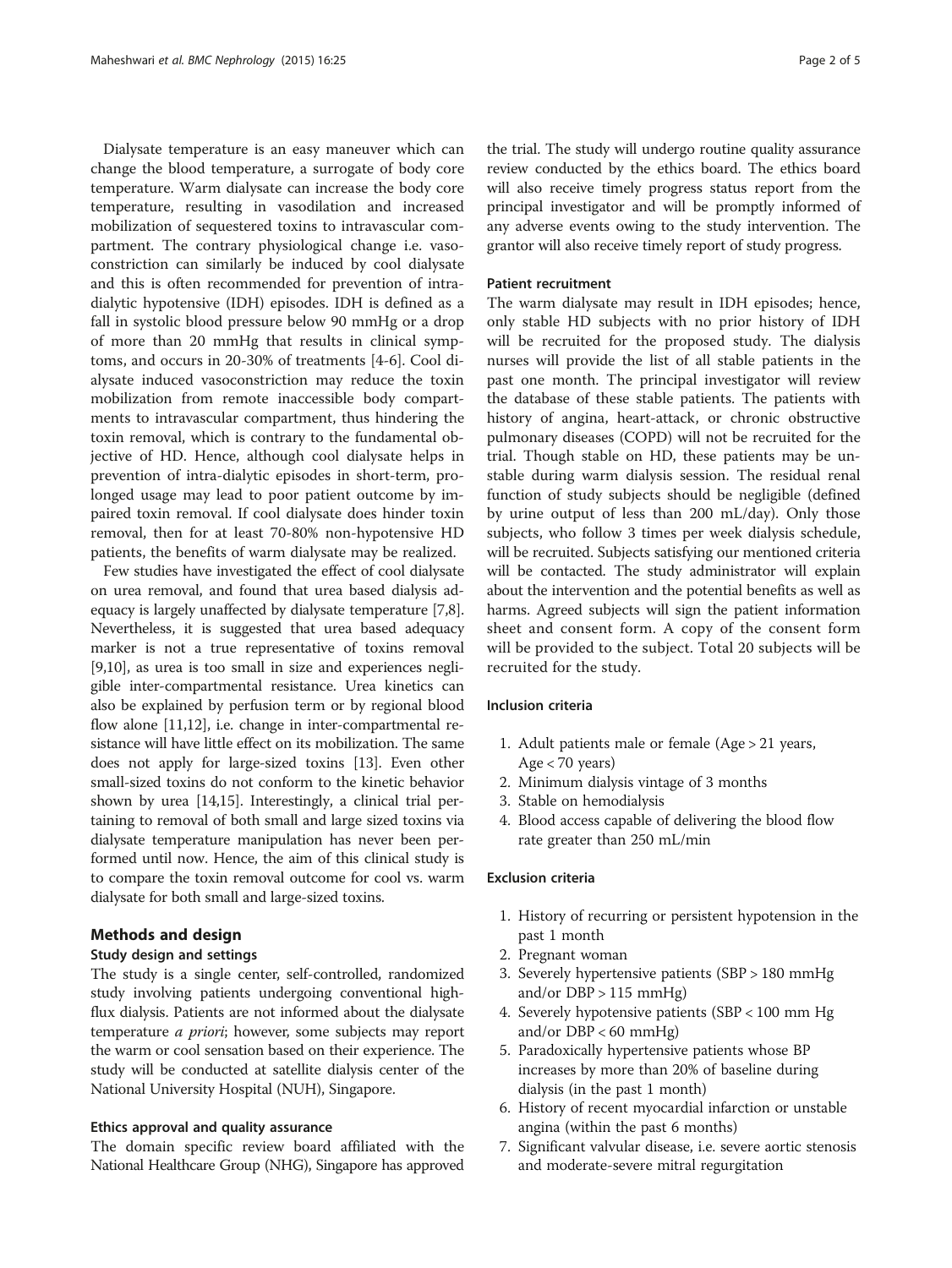- 8. Patients with end stage organ disease e.g. COPD, recent or debilitating CVA
- 9. Patients with Left Ventricular dysfunction, Chronic Heart Failure and older age group more than 70 years
- 10. Patient with recent stroke (within the past 6 months)
- 11. History of known arrhythmia
- 12. Participation in another clinical intervention trial
- 13. Unable to consent

Dialysis hypotension may occur in one of three clinical patterns: (i) acute (episodic) hypotension defined as a sudden drop of systolic blood pressure below 90 mmHg or of at least 20 mmHg with accompanying clinical symptoms, (ii) recurrent – as detailed above but prevailing in a minimum 50% of dialysis sessions, and (iii) chronic, persistent hypotension in which interdialytic systolic blood pressure is maintained at less than 90–100 mmHg.

#### Study interventions and randomization

All recruited subjects will undergo two study sessions: (i) cool dialysis with dialysate temperature at 35.5°C and (ii) warm dialysis with dialysate temperature at 37°C. The dialysis duration for all sessions will be 240 min. In total, 40 study sessions will be conducted. The maximum and minimum interval between two sessions respectively is one month and one week. Minimum of one week gap is maintained to avoid any carry over effect from the previous study session. All dialysis sessions will be performed using high flux (single-use) dialyzer and the Fresenius 4008S machine. Except dialysate temperature, the dialysis prescription and patient medications (phosphate binder, medicine for hypertension, erythropoietin, etc.) will remain unchanged. Patients will also be advised to keep their dietary intake fairly constant during the study period.

Patients are generally fluid overloaded on the beginning of the week i.e. Monday/Tuesday and target ultrafiltration (UF) will generally be set higher on those days. This higher fluid removal requirement may sometimes result in cramps or hypotensive episodes. Warm dialysate may aggravate this situation by vasodilation; hence, no study session will be performed on Monday/Tuesday. The study sessions for a particular patient will be performed on the same day of the week. All the study sessions will be conducted in randomized order, but patient's existing dialysis schedule will not be disturbed for the purpose of the study.

#### Data collection

#### Blood and dialysate sampling

During each study session, pre- and post-dialysis blood samples will be collected. These samples will be analyzed for both small and large-sized uremic toxins, namely, urea, creatinine, phosphate,  $β_2$ -microglobulin, and uric acid. The dialysate flow will be kept at 500 mL/min. Total spent dialysate will be collected in a large container. To assess the quantum of removed toxin mass in a particular study session, the spent dialysate will be analyzed for the mentioned toxins. The spent dialysate collection is the gold standard to ascertain session adequacy. All the samples will be sent to NUH Laboratory Medicine Department for analysis. The pre- and post-dialysis blood samples will be used for calculating the toxin reduction ratio and urea based dialysis adequacy.

#### Treatment modification

Study sessions will be discontinued, should adverseeffects such as acute hypotensive episode (defined by sudden change in blood pressure – drop of 20 mm Hg or SBP < 100) or chest pain, uneasiness, or cramps manifest. Although these are anticipated to be at low event occurrence rate, the event will be medically recorded and dealt with usual clinical practice. During the session, if a patient complains about temperature being too high or too low, then the dialysate temperature will be adjusted to his/her routine prescription and subject will be removed from the study. A report of all such adverse events will be provided to the ethics board.

#### Outcome measure

#### Primary outcome measure

The objective of this clinical study is to investigate the effect of dialysate temperature on removal of both small and large-sized toxins. To quantify the removed toxin mass in an individual study session, the spent dialysate sample will be analyzed for toxin concentration. The removed toxin mass will potentially depend on the predialysis toxin concentration. If pre-dialysis toxin concentration is high then there is a possibility that more toxin mass will be removed; hence removed toxin mass assessed by spent dialysate will be scaled with respect to pre-dialysis serum toxin concentration. This scaled removed toxin mass for both study sessions will be compared using standard statistical  $t$ -test. The toxin reduction ratio will also be calculated using pre- and post-dialysis toxin concentrations.

#### Secondary outcome measure

Dialysate temperature can potentially change the hemodynamic response. For each study session, patient blood pressure (BP) and heart rate (HR) will be recorded at every 5 minutes during the whole study session. If any sudden change in BP or HR is noticed, the dialysis nurses will be informed and appropriate clinical action will be taken. If hemodynamic response is indicative of hypotensive episode, then study session will be suspended. The schematic flow chart of the study is presented in Figure [1](#page-3-0).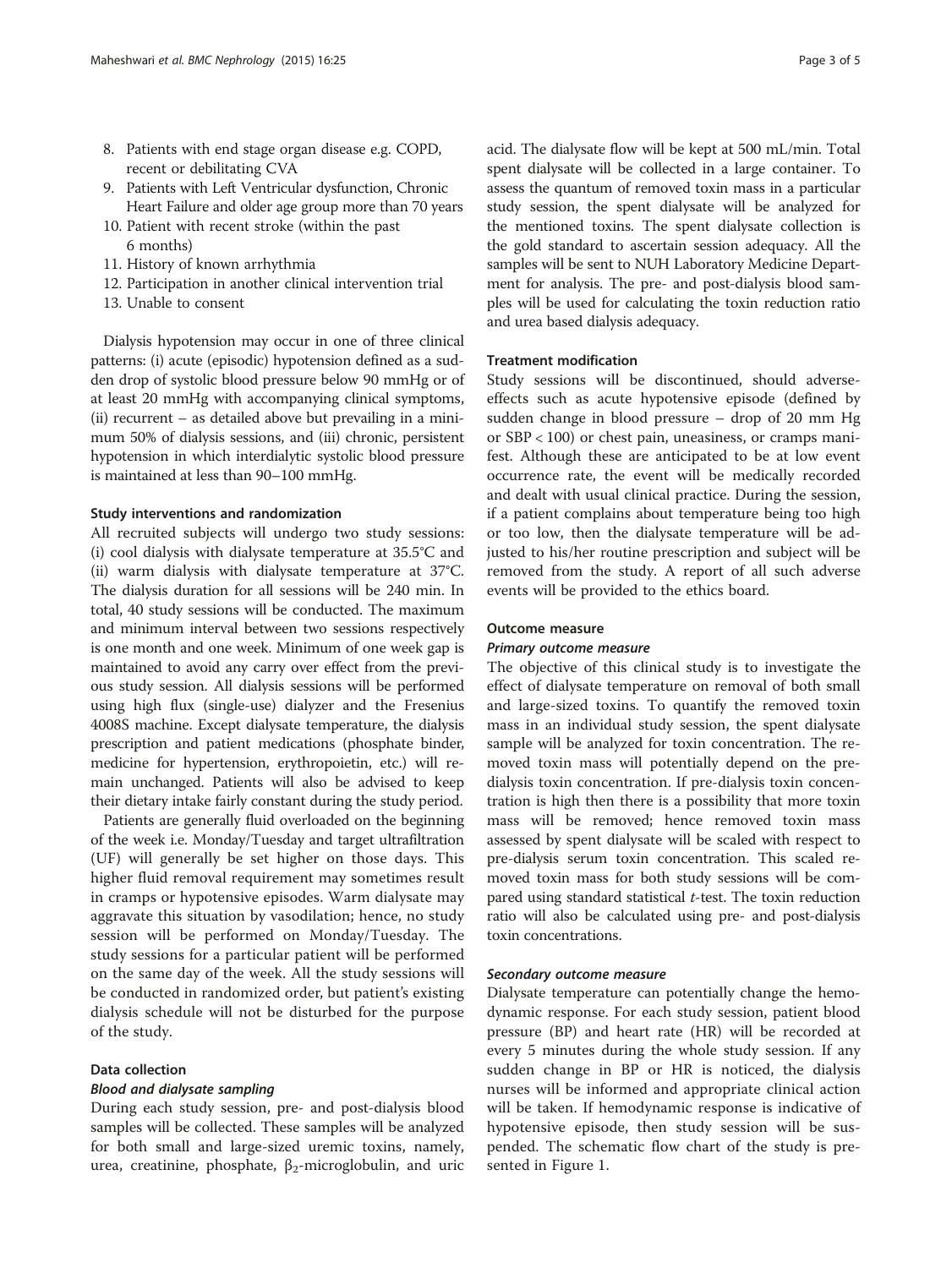<span id="page-3-0"></span>

#### **Discussion**

Cool dialysate is often recommended as a potential maneuver for controlling and/or preventing the incidence of intra-dialytic hypotensive (IDH) episodes. Cool dialysate reduces the body core temperature which leads to vasoconstriction and consequently helps in maintaining hemodynamic stability during dialysis treatment [\[5](#page-4-0)]. It is suggested that IDH occurs when cardiovascular response cannot compensate for large volume losses due to excessive UF rate. This can occur under the circumstances when UF rate exceeds the plasma refilling rate and persists for long enough such that reduction in blood volume reaches the critical threshold. Importantly, this critical threshold differs for an individual patient and is influenced by individual cardiovascular response [\[16](#page-4-0)]. This emphasizes the need of individualized dialysate temperature for prevention of IDH incidence. Before one aim for individualized dialysate temperature profile, it is important to study the effect of vasoconstriction on toxin removal.

It has been mentioned that blood cooling has adverse effect on solute disequilibrium [[12\]](#page-4-0). In a study of unstable HD patients, cool dialysate (35°C) was associated with significantly greater increase in peripheral vascular resistance [[17\]](#page-4-0). This increased vasoconstriction can potentially reduce the mobilization of toxins from remote compartments to intravascular compartment, thus reducing the dialysis efficacy. Cool dialysate may be good for 4 hour dialysis, but, in the long term, it may culminate into various complications due to less efficient removal of uremic toxins. One such co-morbidity is amyloidosis due to prolonged accumulation of middle molecule marker,  $\beta_2$ -microglobulin. It will not be wrong to say that cool dialysate focuses only on one aspect of the dialysis treatment i.e. prevention of IDH, but it must be weighed against the plausible unwanted negative influence of impairing an equally important aspect of treatment i.e. uremic toxin removal. Effect of cool dialysate on urea clearance has been studied, and its removal was not significantly affected by cool dialysate [\[4,7,18,19\]](#page-4-0). It is because urea is too small in size to experience significant inter-compartmental resistance from cellular membrane and/or capillary endothelium. Also, the rapid equilibration of urea across the cell membrane is essentially due to facilitated transport by selective urea transporters [\[20\]](#page-4-0); such transporters do not exist for other similar sized toxins. Hence, it is imperative to study the effect of dialysate temperature on toxin removal other than urea. Interestingly, there is no clinical study which has investigated the effect of dialysate temperature on toxin removal. The proposed clinical trial intends to fill the gap by comparing the toxin removal outcome for cool and warm dialysate. Contrary to cool dialysate induced vasoconstriction, warm dialysate will result in vasodilation and open capillary surface. This will contribute towards enhanced toxin mobilization from remote inaccessible compartments to intravascular compartment and their subsequent removal in the dialyzer. One should also note that warm dialysate may result in incidence of IDH, and so only stable on HD subjects will be recruited for the trial.

Selection of marker toxin is an important aspect in assessing dialysis efficiency. As mentioned earlier, since urea clearance is unaffected by vasoconstriction or by cool dialysate, a better marker should be chosen. In this trial, we are considering both small and large sized uremic toxins, namely, urea, creatinine, phosphate,  $β_2$ -microlgobulin, and uric acid. Last but not least, the method to assess dialysis efficiency is important to compare the two study sessions. Number of criterion like toxin reduction ratio, dialysis adequacy based on  $Kt/V<sub>urea</sub>$ , and post-dialytic rebound can be used. The gold standard is to collect the whole dialysate or fraction of it continuously [\[21\]](#page-4-0), analyze a sample from whole spent dialysate and quantify the removed toxin